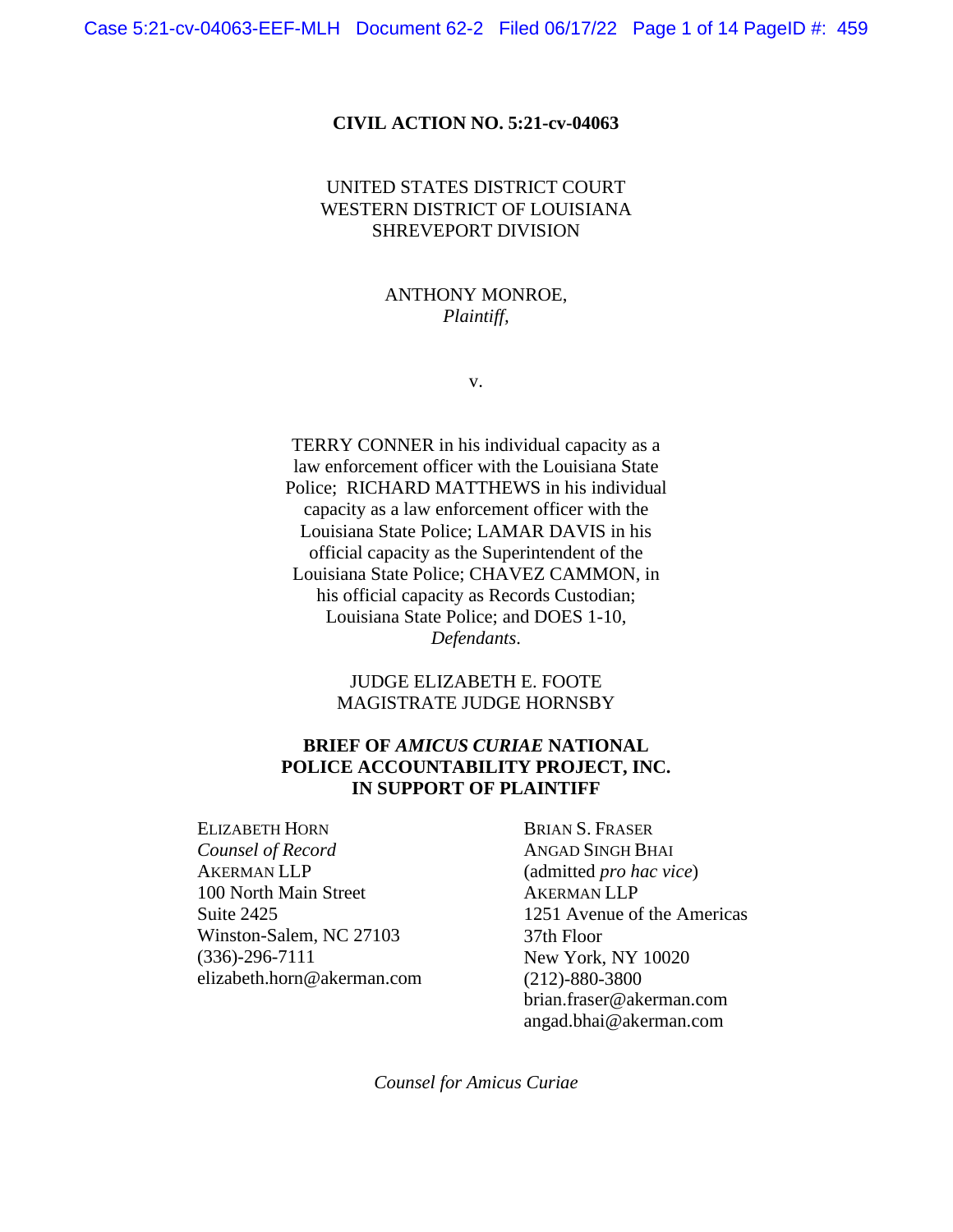# **TABLE OF CONTENTS**

# **Page**

| I.  |    |                                                                                                                                     |                                                                  |  |  |
|-----|----|-------------------------------------------------------------------------------------------------------------------------------------|------------------------------------------------------------------|--|--|
| Π.  |    |                                                                                                                                     |                                                                  |  |  |
| Ш.  |    |                                                                                                                                     |                                                                  |  |  |
|     | a. | Victims Of Police Misconduct Face Unique Challenges That Impair Their                                                               |                                                                  |  |  |
|     |    | i.                                                                                                                                  | Challenges In Conducting Necessary Pre-Complaint Investigation 4 |  |  |
|     |    | ii.                                                                                                                                 |                                                                  |  |  |
|     |    | iii.                                                                                                                                | Delays In Bringing §1983 Necessitated By Resolution Of Parallel  |  |  |
|     | b. | The Harmful Act Itself Requires Time To Recover And Causes<br>Deleterious Psychological And Emotional Effects, Which Further Delays |                                                                  |  |  |
| IV. |    |                                                                                                                                     |                                                                  |  |  |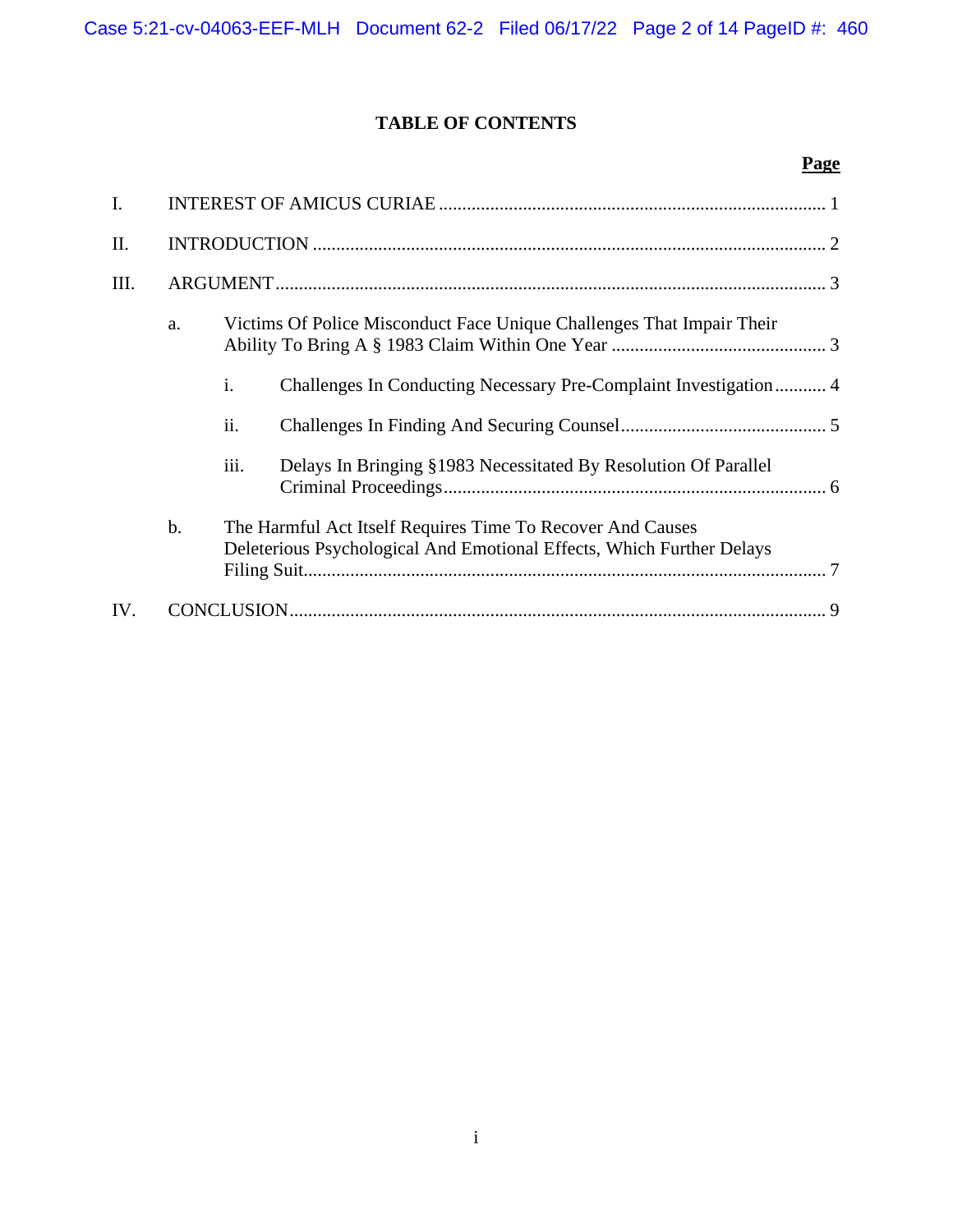# **TABLE OF AUTHORITIES**

# **Page(s)**

# Cases

| Ashcroft v. Iqbal                                                                                                                  |
|------------------------------------------------------------------------------------------------------------------------------------|
| Bell Atlantic Corp. v. Twombly                                                                                                     |
| Burnett v. Grattan,                                                                                                                |
| City of Riverside v. Rivera,                                                                                                       |
| Johnson v. Ry. Exp. Agency, Inc.,                                                                                                  |
| Monell v. Dep't of Soc. Servs. of City of New York,                                                                                |
| Monroe v. Pape,                                                                                                                    |
| Owens v. Okure,                                                                                                                    |
| Stringer v. Town of Jonesboro,                                                                                                     |
|                                                                                                                                    |
| <b>Statutes</b>                                                                                                                    |
|                                                                                                                                    |
|                                                                                                                                    |
|                                                                                                                                    |
| <b>Other Authorities</b>                                                                                                           |
| Aggressive Policing and the Mental Health of Young Urban Men, American Journal of Public                                           |
| After Qualified Immunity,                                                                                                          |
| Front Loading and Heavy Lifting: How Pre-Dismissal Discovery Can Address the Detrimental<br>Effect of Iqbal on Civil Rights Cases, |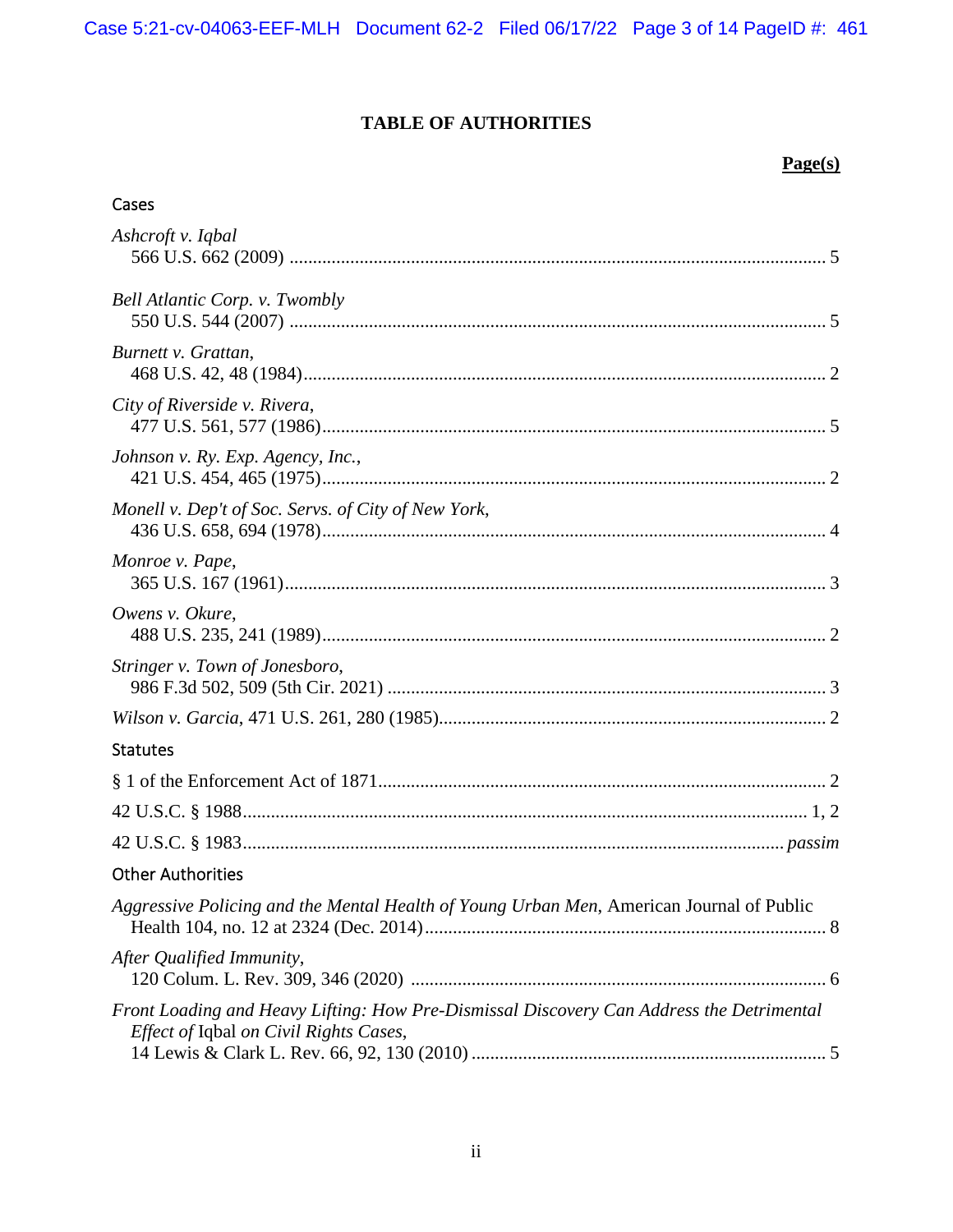| H.R. Civ. L. and Proc. Comm., Meeting Minutes on H.B.                                                                                                                                                                         |  |
|-------------------------------------------------------------------------------------------------------------------------------------------------------------------------------------------------------------------------------|--|
| Hearing Before the H.R. Civ. L. and Proc. Comm. on H.B. 556,                                                                                                                                                                  |  |
| Hearing Before the H.R. Civ. L. and Proc. Comm. on S.B. 156,                                                                                                                                                                  |  |
| Jordan DeVylder, et. al, Impact of Police Violence on Mental Health: A Theoretical Framework,                                                                                                                                 |  |
| Litigating Police Misconduct Claims in North Carolina,                                                                                                                                                                        |  |
| Race Class, and Access to Civil Justice,                                                                                                                                                                                      |  |
| Roger A. Hanson and Henry W.K. Daley, Challenging the Conditions of Prisons and Jail: A<br>Report on Section 1983 Litigation,<br>U.S. Department of Justice Office of Justice Programs Bureau of Justice Statistics, December |  |
| Section 1983 Litigation: The Maze, the Mud, the Madness,                                                                                                                                                                      |  |
| The Overlooked Barrier to Section 1983 Claims: State Catch-All Statutes of Limitations,                                                                                                                                       |  |
| William H.J. Hubbard, A Fresh Look at Plausibility Pleading,                                                                                                                                                                  |  |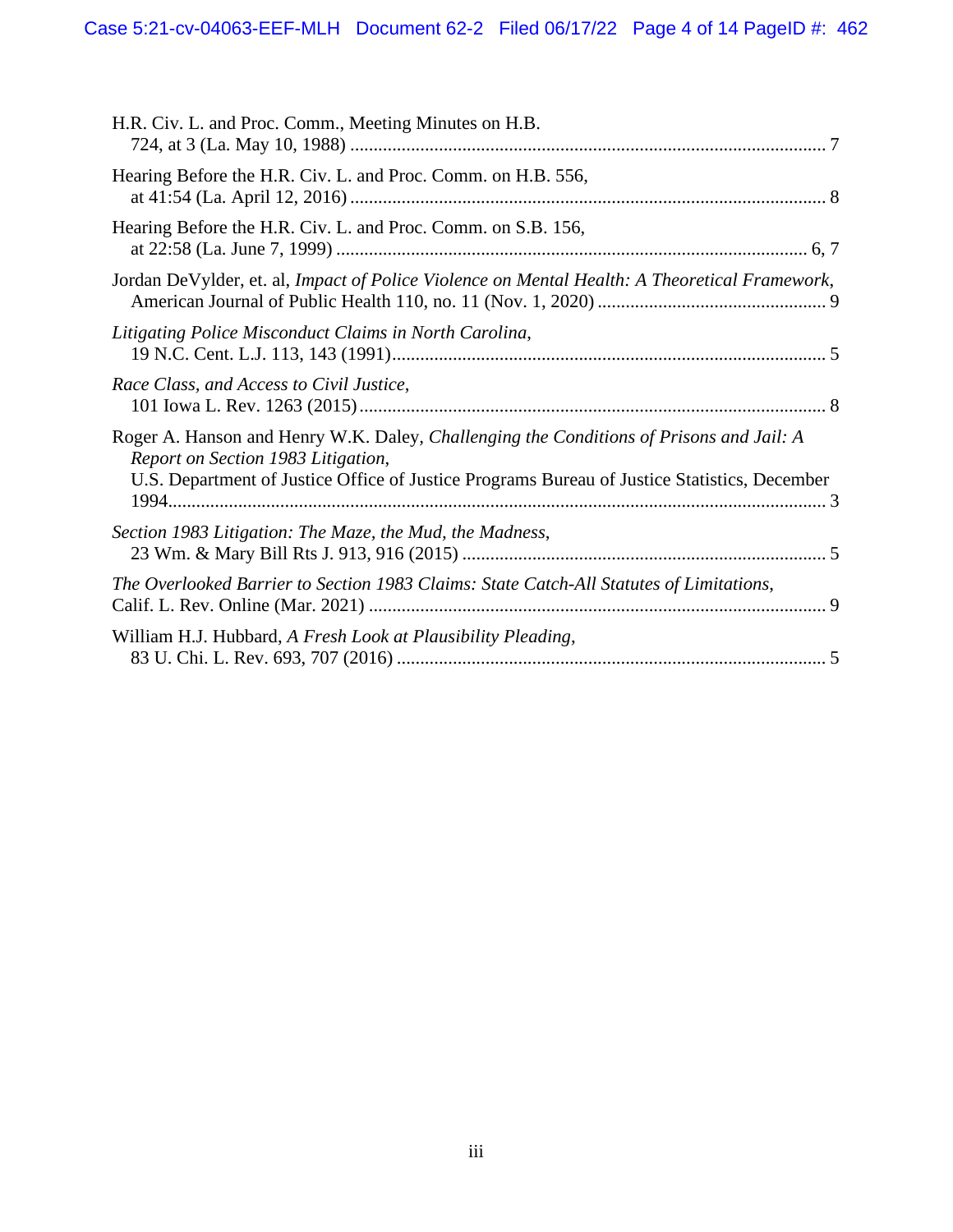## <span id="page-4-0"></span>**I. INTEREST OF AMICUS CURIAE[1](#page-4-1)**

National Police Accountability Project, Inc. ("NPAP") is a project of the National Lawyers Guild, which was founded in 1937 as the first racially integrated national bar association. In 1999, NPAP was created as a non-profit organization to protect the human and civil rights of individuals in their encounters with law enforcement and detention facility personnel. NPAP aims to promote the accountability of law enforcement officers and their employers for violations of the Constitution and the laws of the United States. To that end, the NPAP pursues litigation and advocacy efforts to remove procedural obstacles that unduly restrict the ability of individuals whose civil rights have been violated in order to enable them to seek redress for their injuries in the civil court system.

This case is of interest to NPAP because it raises questions regarding the time-consuming practical and trauma-related challenges individuals experience when attempting to bring a 42 U.S.C. § 1983 ("§ 1983") action in federal courts in Louisiana. NPAP has observed that Louisiana's one-year liberative prescriptive period applicable to § 1983 claims coupled with those challenges creates major barriers for its clients and undermines vindication of rights that § 1983 was specifically designed to secure, and further impedes police accountability. Although under 42 U.S.C. § 1988, courts are instructed to borrow and apply state statutes of limitations to § 1983 claims, courts may do so only if that application is not inconsistent with federal policy underlying those claims. As argued in this brief, applying Louisiana's limited one-year statute of limitations to § 1983 claims such as those brought by Mr. Monroe is inconsistent with the federal policy

<span id="page-4-1"></span><sup>&</sup>lt;sup>1</sup> Amicus curiae states that no party's counsel authored this brief in whole or in part, no party or party's counsel contributed money intended to fund preparing or submitting this brief, and no person other than amicus curiae, their members, or their counsel contributed money intended to fund preparing or submitting this brief.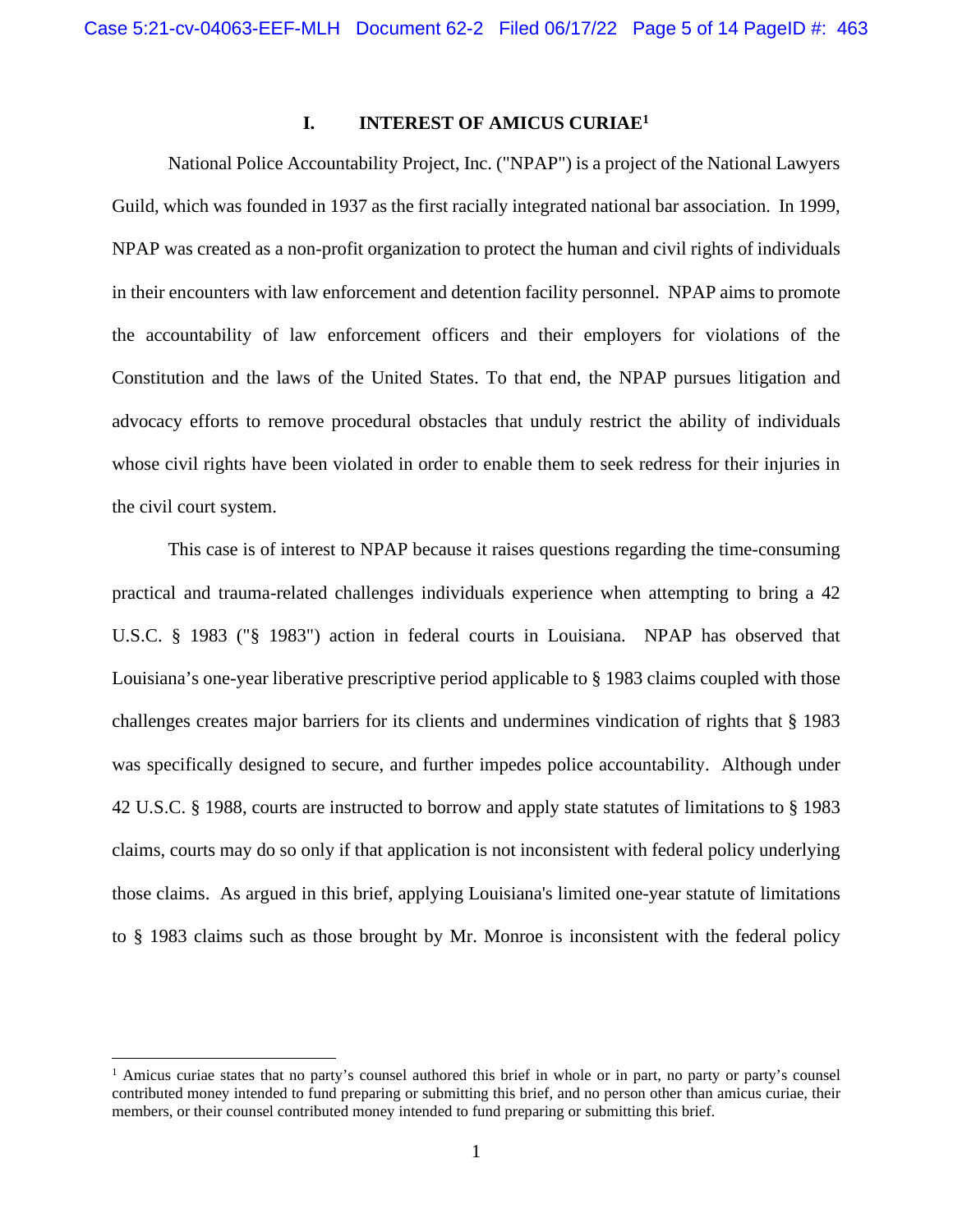underlying those claims. Therefore, Louisiana's limited one-year statute of limitations should not bar Mr. Monroe's § 1983 claims.

### <span id="page-5-0"></span>**II. INTRODUCTION**

Congress passed § 1 of the Enforcement Act of 1871, today codified at 42 U.S.C. § 1983, to allow victims of civil rights abuses to prosecute claims against state actors in federal court rather than state court. § 1983 itself does not provide a statute of limitations. Rather, 42 U.S.C. § 1988 instructs federal courts to look to the most analogous state statute of limitations. In 1985, the Supreme Court attempted to clarify the application of 42 U.S.C. § 1988, holding that federal courts must follow the most analogous state statute of limitations pertaining to injuries to the rights of a person. *Wilson v. Garcia*, 471 U.S. 261, 280 (1985). Since then, however, where states had multiple statutes of limitations for personal injury actions, courts differed in their determination of which statute of limitations applied to § 1983 actions*. Owens v. Okure*, 488 U.S. 235, 241 (1989). Therefore, in 1989, the Supreme Court provided further clarification: in a state that has one or more statues of limitations for certain enumerated intentional torts and a residual statute of limitations for all other personal injury actions, the residual or general personal injury statute of limitations applies. *Owens*, 488 U.S. at 236.

Critically, although 42 U.S.C. § 1988 instructs courts to borrow and apply state statutes of limitations to § 1983 actions, the Supreme Court has clearly stated that such application is permissible only if it is not "inconsistent with the federal policy" underlying the federal cause of action under consideration. *Johnson v. Ry. Exp. Agency, Inc.*, 421 U.S. 454, 465 (1975); *see also Owens*, 488 U.S. at 239 ("Title 42 U.S.C. § 1988 endorses the borrowing of state-law limitations provisions where doing so is consistent with federal law[.]"); *Burnett v. Grattan*, 468 U.S. 42, 48 (1984), *holding modified by Wilson v. Garcia*, 471 U.S. 261 (1985) (internal quotation and citation omitted) ("courts are to apply state law only if it is not inconsistent with the Constitution and laws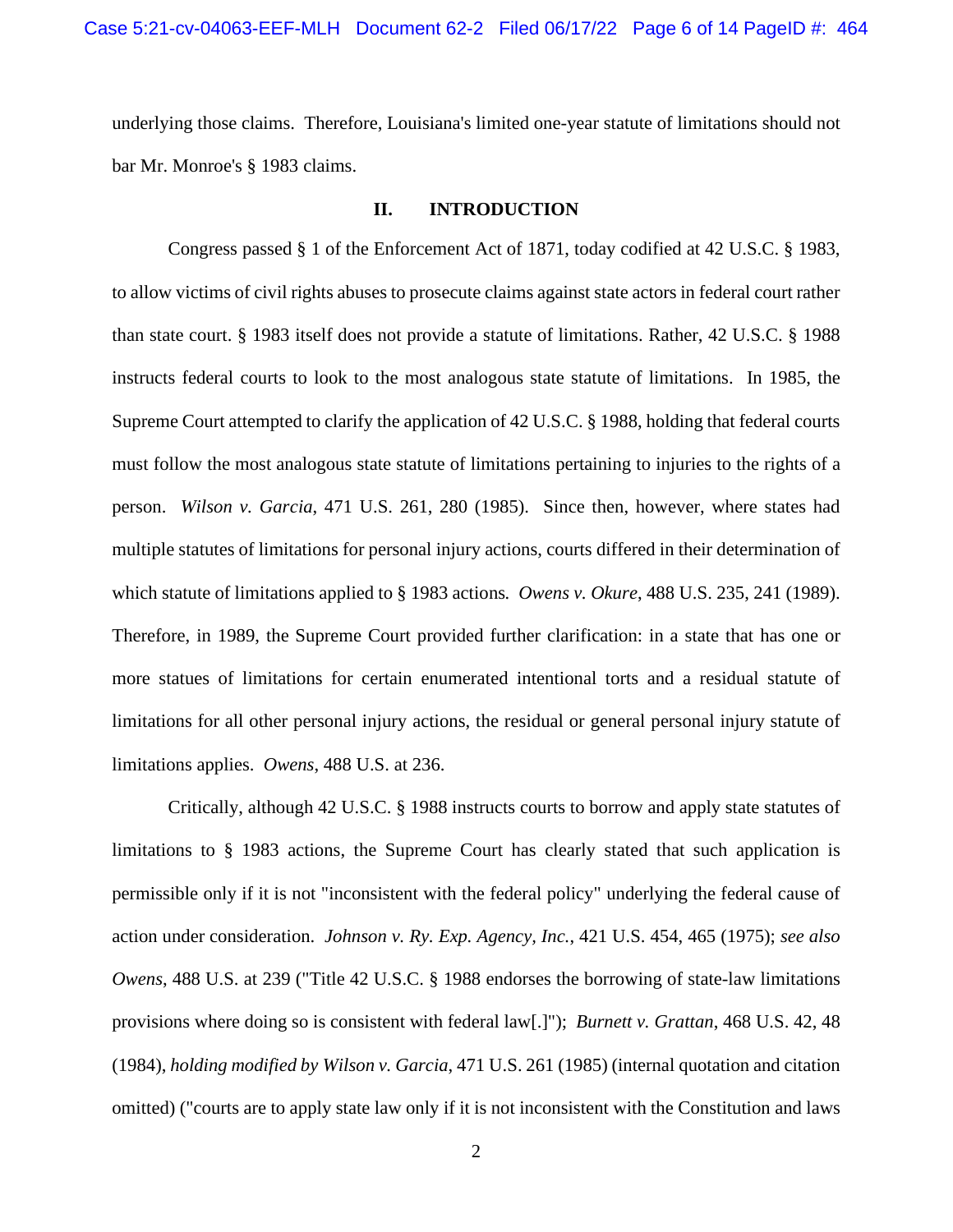of the United States"). In Louisiana, where there is only one statute of limitations for personal injury actions, courts have held that the state's one-year personal injury statute of limitations applies to § 1983 actions. *Stringer v. Town of Jonesboro*, 986 F.3d 502, 509 (5th Cir. 2021).[2](#page-6-2)

This brief argues that application of Louisiana's one-year statute of limitations for §1983 actions presents significant challenges that are specific to victims of police violence, resulting in an inability to obtain redress for civil rights violations and a perpetuation of police misconduct. Such application is inconsistent with the federal policy underlying § 1983 claims, which is to provide a federal remedy in federal court for violations of an individual's civil rights.<sup>[3](#page-6-3)</sup> Therefore, Louisiana's one-year statute of limitations should not bar Mr. Monroe's § 1983 claims.

### <span id="page-6-0"></span>**III. ARGUMENT**

# <span id="page-6-1"></span>**a. Victims Of Police Misconduct Face Unique Challenges That Impair Their Ability To Bring A § 1983 Claim Within One Year**

Plaintiffs in § 1983 actions face significant hurdles which underscore the compounding

effect a one-year statute of limitations has on their ability to bring and prevail on a § 1983 claim.

In particular, victims of police misconduct face unique challenges that impair their ability to timely

file a  $\S$  1983 claim within one year.<sup>[4](#page-6-4)</sup> The Supreme Court has observed the practical difficulties

plaintiffs like Mr. Monroe face when bringing a § 1983 claim:

Litigating a civil rights claim requires considerable preparation. An injured person must recognize the constitutional dimensions of his injury. He must obtain counsel, or prepare to proceed pro se. He must conduct enough investigation to draft pleadings that meet the

<span id="page-6-3"></span><span id="page-6-2"></span><sup>&</sup>lt;sup>2</sup> Notably, Louisiana is one of only three states that has a one-year statute of limitations on actions for personal injuries. <sup>3</sup> Specifically, the legislative purpose was to provide a federal remedy in federal court because the state governments and courts, "by reason of prejudice, passion, neglect, intolerance or otherwise," were unwilling to enforce the due process rights of Black Americans guaranteed by the 14th Amendment. *Monroe v. Pape*, 365 U.S. 167 (1961).

<span id="page-6-4"></span><sup>4</sup> The legal and practical difficulties in successfully mounting a § 1983 claim are borne out by the statistics. A 1994 study of the disposition of 4,453 § 1983 suits filed in several states (including Louisiana) found that "[t]he most frequent manner of disposition [of a  $\S$  1983 suit] is a court dismissal of the case (74%) . . . . Twenty percent of the issues are disposed of by the court granting the motion of the defendant. Finally, four percent of the issues result in stipulated dismissal, and another two percent end in trial." Roger A. Hanson and Henry W.K. Daley*, Challenging the Conditions of Prisons and Jail: A Report on Section 1983 Litigation*, U.S. Department of Justice Office of Justice Programs Bureau of Justice Statistics, December 1994.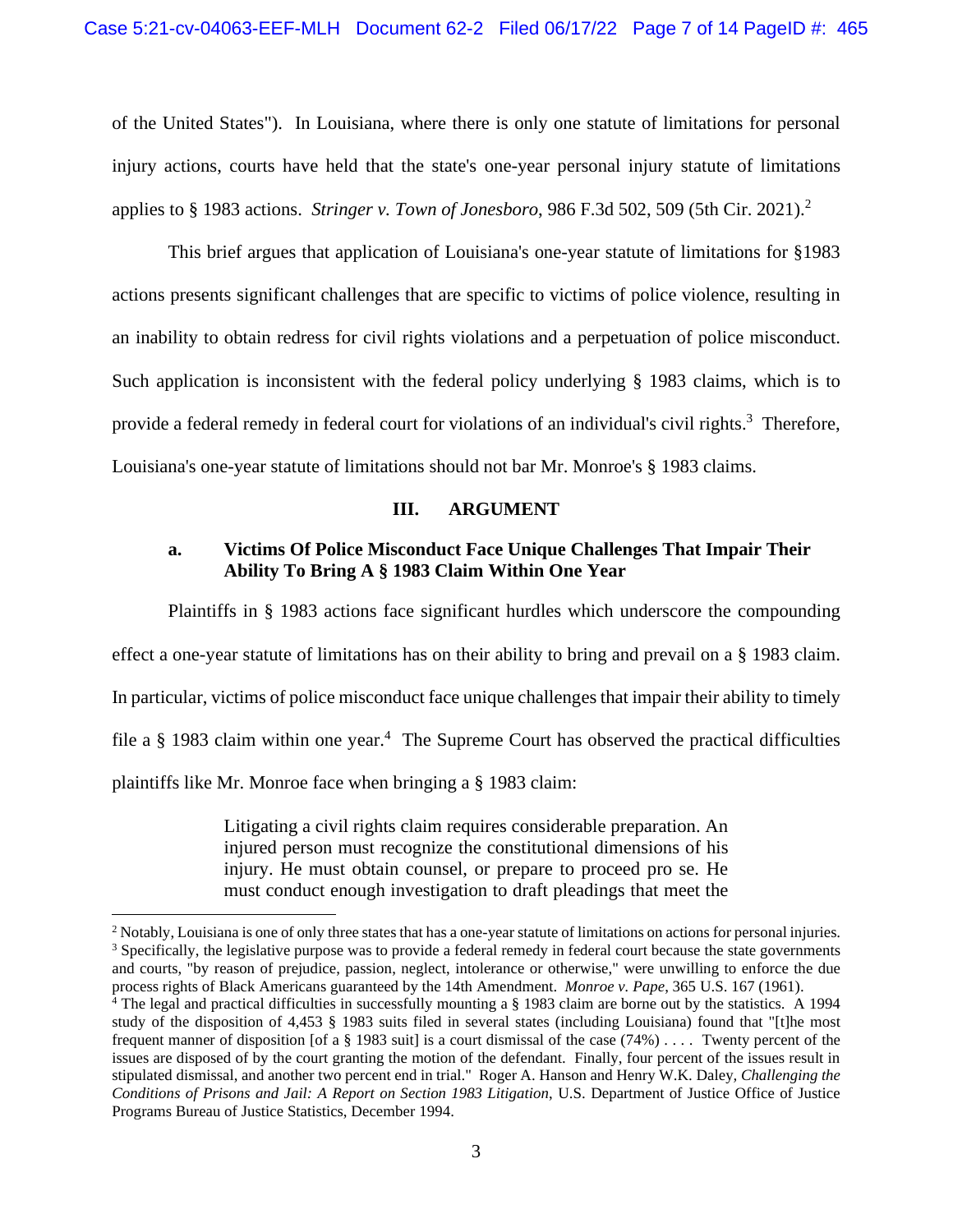requirements of federal rules; he must also establish the amount of his damages, prepare legal documents, pay a substantial filing fee or prepare additional papers to support a request to proceed in forma pauperis, and file and serve his complaint. At the same time, the litigant must look ahead to the responsibilities that immediately follow filing of a complaint. He must be prepared to withstand various responses, such as a motion to dismiss, as well as to undertake additional discovery.

*Burnett*, 468 U.S. at 50–51. And although pleading standards in federal courts are "liberally construed," "the administration of justice is not well served by the filing of premature, hastily drawn complaints." *Id.* at 50, fn. 13 (citing FRCP 11).

### <span id="page-7-0"></span>**i. Challenges In Conducting Necessary Pre-Complaint Investigation**

The challenges to filing suit begin as soon as the cause of action accrues. At the outset of the injury, plaintiffs may not have a clear picture of whether their civil rights or those of their family members were violated absent an investigation. However, the requisite pre-complaint investigation can be time-consuming. For example, plaintiffs may need to make records requests under the Freedom of Information Act and related state laws. Here, Mr. Monroe submitted public records requests in order to conduct pre-complaint investigation, but the responses to his requests were delayed and produced very limited and redacted information. ECF Doc No. 16, ¶¶ 85-94. To bring a § 1983 suit against a government agency, a plaintiff must prove that the challenged conduct was pursuant to a municipal policy. *Monell v. Dep't of Soc. Servs. of City of New York*, 436 U.S. 658, 694 (1978). Records of the kind that Mr. Monroe sought are critical to claims for *Monell* liability because they aid in the determination as to the existence of such a policy. Without more time, plaintiffs may not have meaningful access to these records.

Additionally, in order to survive a motion to dismiss under FRCP 12(b)(6), a complaint must meet a "plausibility" standard, but plaintiffs in § 1983 suits are relatively more disadvantaged in this regard than plaintiffs in other types of actions because of "information inequities" between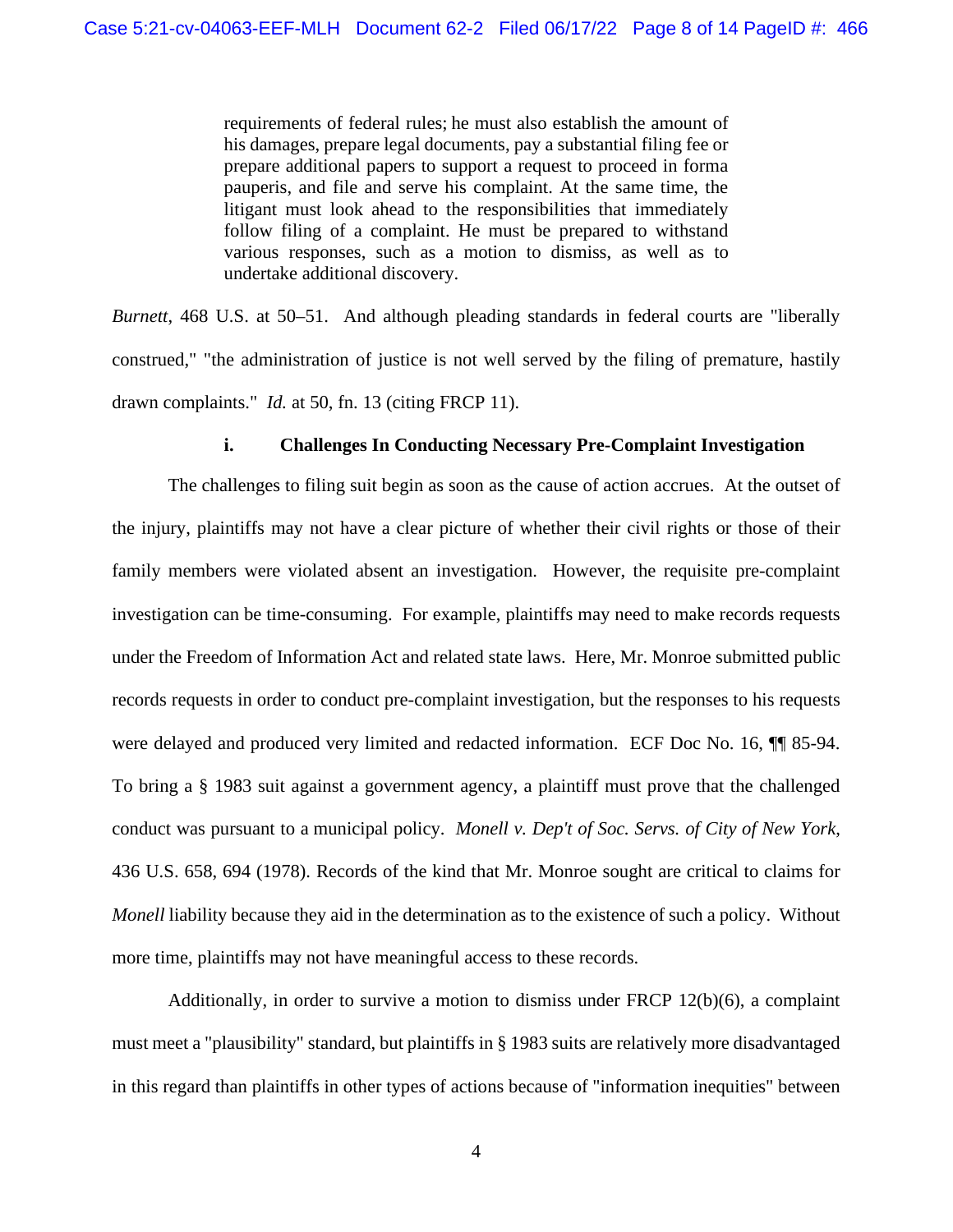the parties in a § 1983 suit. For example, a plaintiff who is beaten by police officers may, like Mr. Monroe, be unable to identify all the individuals who are responsible for the injury. This information is in the sole possession of the defendants in such a suit, and plaintiff's counsel may be required to conduct pre-complaint discovery in order to obtain this and other information necessary to satisfy pleading standards.<sup>[5](#page-8-1)</sup> Accordingly, the importance of pre-complaint discovery, and the time needed to conduct it, is particularly heightened in § 1983 actions. Furthermore, precomplaint investigation may entail conducting witness interviews and hiring experts, all of which are time-consuming, especially for an individual with limited financial resources or who may be incarcerated.<sup>[6](#page-8-2)</sup>

## <span id="page-8-0"></span>**ii. Challenges In Finding And Securing Counsel**

Plaintiffs must also spend significant time looking for and securing counsel, especially in geographical areas, such as where Mr. Monroe resides, that are "civil legal resource deserts." In such areas, "great barriers to in-person legal services and online resources exist,"[7](#page-8-3) which further eats into the limited one-year time period to file a § 1983 suit. Other challenges in securing counsel include: (i) the difficulty in finding an attorney to take on a case with relatively lower potential damages, (ii) the difficulty in finding an attorney to take on a case *pro bono* due to a plaintiff's limited financial resources<sup>[8](#page-8-4)</sup> and (iii) the difficulty in finding an attorney outside of the jurisdiction

<span id="page-8-1"></span><sup>5</sup> Suzette M. Malveux, *Front Loading and Heavy Lifting: How Pre-Dismissal Discovery Can Address the Detrimental Effect of* Iqbal *on Civil Rights Cases*, 14 Lewis & Clark L. Rev. 66, 92, 130 (2010); *see also* Karen Blum, *Section 1983 Litigation: The Maze, the Mud, the Madness*, 23 Wm. & Mary Bill Rts J. 913, 916 (2015) ("Municipal liability claims have become procedurally more difficult for plaintiffs to assert since the Court's imposition of a more stringent pleading standard in *Bell Atlantic Corp. v. Twombly* and *Ashcroft v. Iqbal*[.]").

<span id="page-8-3"></span><span id="page-8-2"></span><sup>6</sup> Michael Avery et. al., *Police Misconduct and Litigation*, 691-92 (3ed. 2021).

<sup>7</sup> *Louisiana Justice for All: Report and Recommendations*, Louisiana Access to Justice Commission, 2020, p. 14. (https://www.lsba.org/documents/News/ATJ/JFAFinalReport.pdf).

<span id="page-8-4"></span><sup>8</sup> *City of Riverside v. Rivera*, 477 U.S. 561, 577 (1986); Joanna Schwartz, *After Qualified Immunity*, 120 Colum. L. Rev. 309, 346 (2020); William H.J. Hubbard, *A Fresh Look at Plausibility Pleading*, 83 U. Chi. L. Rev. 693, 707 (2016); Irving Joyner, *Litigating Police Misconduct Claims in North Carolina*, 19 N.C. Cent. L.J. 113, 143 (1991) (noting capacity to front costs is a common reason attorneys do not pursue police abuse cases).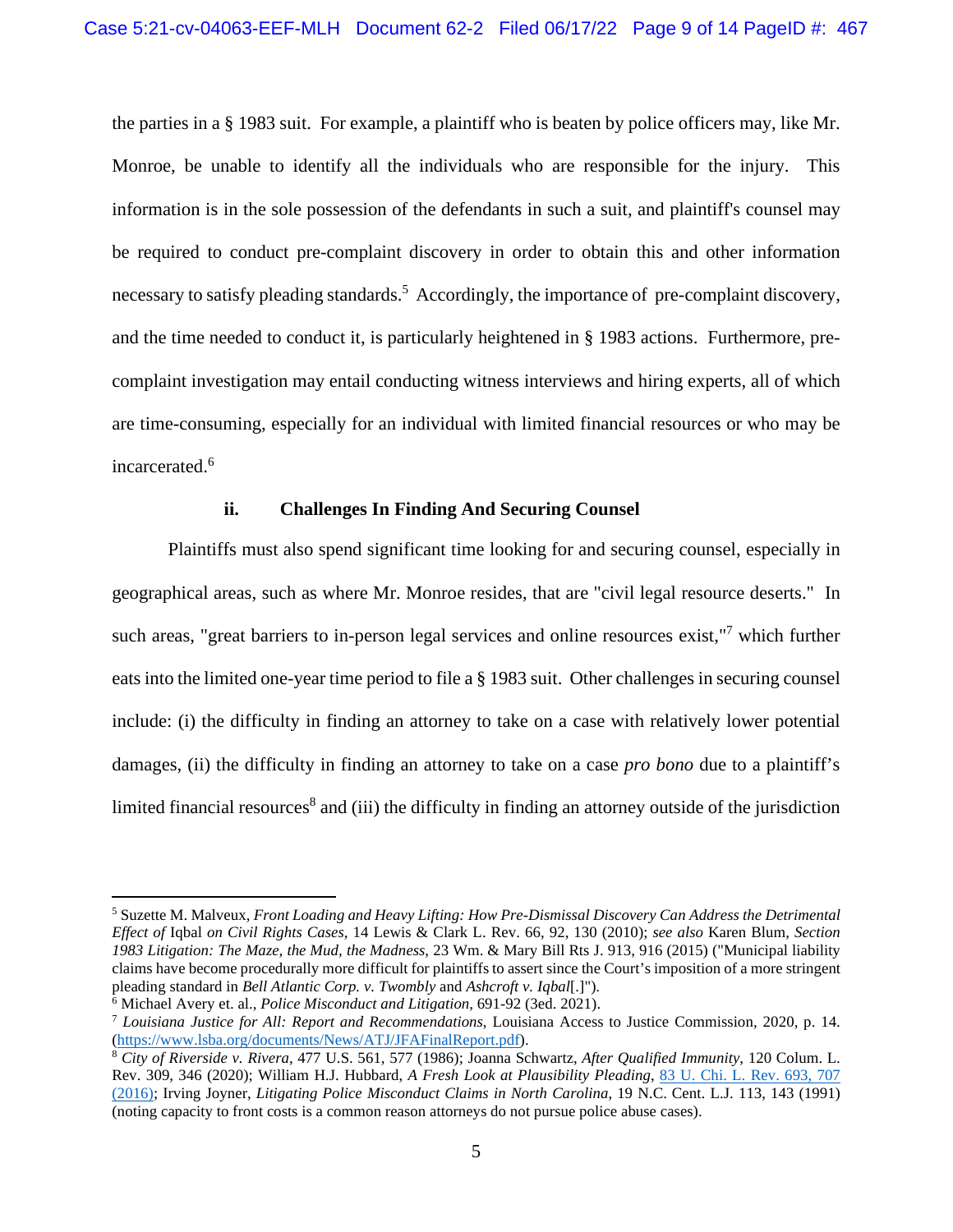of defendants which may be necessitated by conflicts of interest and political considerations. Overcoming all of these challenges specific to bringing a §1983 action is time-consuming.

# <span id="page-9-0"></span>**iii. Delays In Bringing §1983 Necessitated By Resolution Of Parallel Criminal Proceedings**

Plaintiffs alleging certain § 1983 claims also face unique dilemmas that further inhibit their ability to timely file suit under a one-year statute of limitations. For example, if an individual is subjected to false arrest, that individual may need to challenge the false arrest in their criminal proceeding and obtain resolution on that issue first, and only then file a § 1983 claim in federal court. Otherwise, the individual runs the risks attendant to parallel criminal and civil proceedings, which include self-incrimination in the civil proceeding in the course of attempting to prove the § 1983 claim that may then be offensively used by the State in the criminal proceeding. As a result, individuals are often counseled to wait to file suit until the criminal proceeding is resolved. However, during this waiting period, the one-year statute of limitations keeps running. This tension created by parallel proceedings and the one-year statute of limitations further contributes to individuals being deprived of their ability to vindicate their civil rights in federal court. Indeed, the Louisiana State Legislature has recognized and addressed the issue of parallel proceedings in the context of other torts. Specifically, "[The Louisiana State Legislature] also extended the oneyear statute of limitations to two years (in S.B. 156) for victims of crimes of violence, so as to provide those victims with more time to deal with parallel criminal and civil proceedings . . . . "[9](#page-9-1) The time needed for victims of police misconduct to deal with parallel criminal and civil proceedings warrants at least the same level of recognition.

<span id="page-9-1"></span><sup>9</sup> Hearing Before the H.R. Civ. L. and Proc. Comm. on S.B. 156, at 22:58 (La. June 7, 1999) (https://house.louisiana.gov/H\_Video/VideoArchivePlayer?v=house/1999/jun/0607\_99\_CL).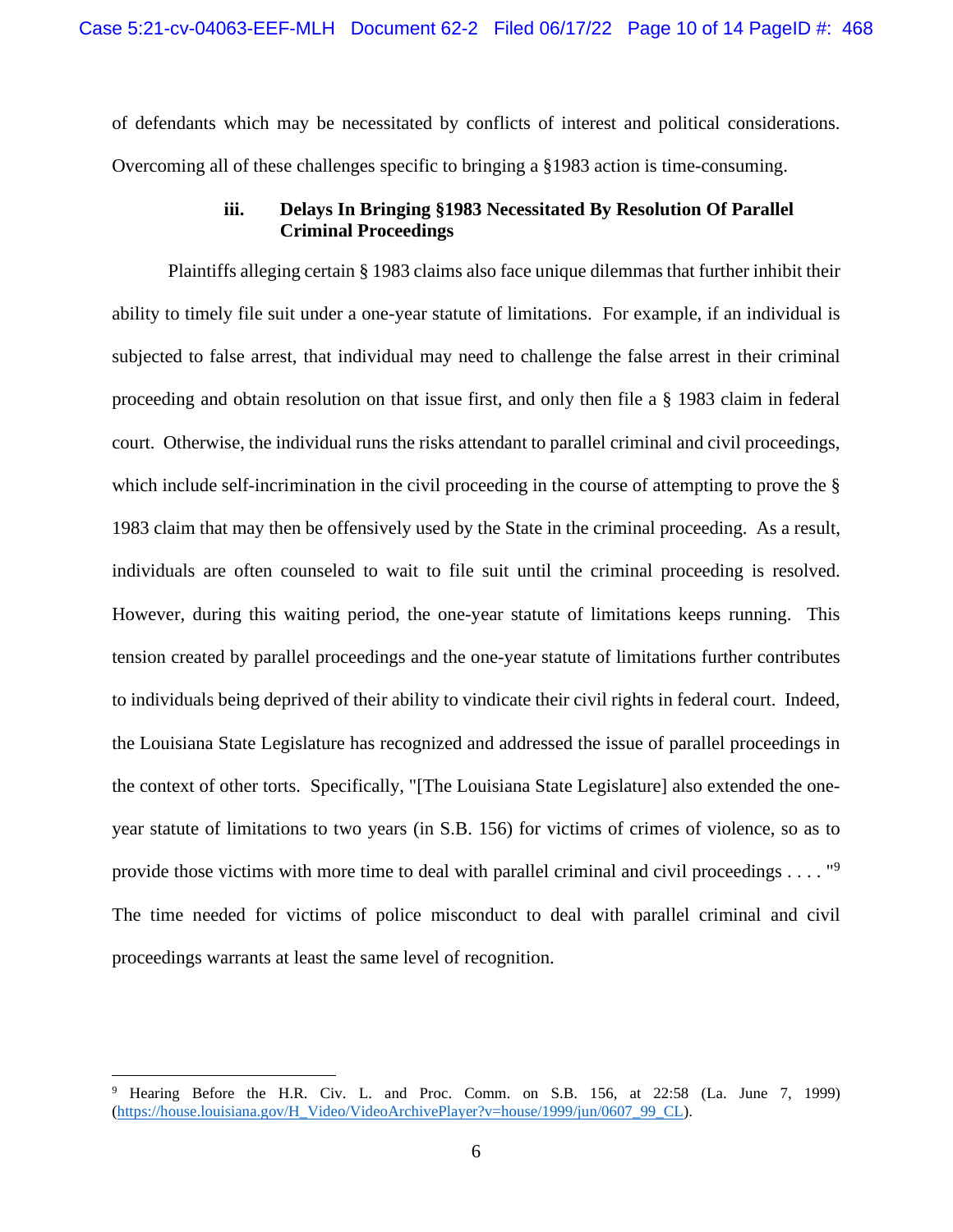As a consequence of the forgoing, by the time a potential plaintiff has gathered enough information to support their allegations, the limitations period may have already passed and they do not file suit. Cases that do get filed are ripe for dismissal before a plaintiff has a chance to prove their case despite the plaintiff having spent significant time and resources building a case, including conducting factual and legal research, obtaining counsel, hiring experts, researching defendants and filing a complaint. In both instances, the state actors who violate individuals' civil rights are not held accountable.

## <span id="page-10-0"></span>**b. The Harmful Act Itself Requires Time To Recover And Causes Deleterious Psychological And Emotional Effects, Which Further Delays Filing Suit**

As a result of physical injuries experienced by victims who attempt to seek relief under § 1983, time is needed to recover from the injuries, including hospital stay, physical therapy and other treatment. During this recovery period, victims may not have time to devote to searching for counsel, conducting pre-complaint investigation and generally building their case. Victims may also be unable to undertake necessary pre-complaint activities due to the emotional and mental effects of trauma following the injury. In fact, in other contexts, Louisiana has acknowledged and legislatively addressed the impact that recovery from injury-caused physical and mental trauma has on the time to file suit.

For example, "[t]he Louisiana State Legislature extended the one-year statute of limitations to three years (in H.B. 724) for victims of child abuse, so as to provide those victims 'a chance to recover and still have time to file suit."<sup>[10](#page-10-1)</sup> The State Legislature similarly "extended the one-year statute of limitations to two years (in S.B. 156) for victims of crimes of violence, so [those victims would] not have to face discovery associated with litigation after suffering trauma."<sup>[11](#page-10-2)</sup> The State

<span id="page-10-2"></span><span id="page-10-1"></span> $10$  H.R. Civ. L. and Proc. Comm., Meeting Minutes on H.B. 724, at 3 (La. May 10, 1988).

<sup>&</sup>lt;sup>11</sup> Hearing Before the H.R. Civ. L. and Proc. Comm. on S.B. 156, at 22:58 (La. June 7, 1999) (https://house.louisiana.gov/H\_Video/VideoArchivePlayer?v=house/1999/jun/0607\_99\_CL).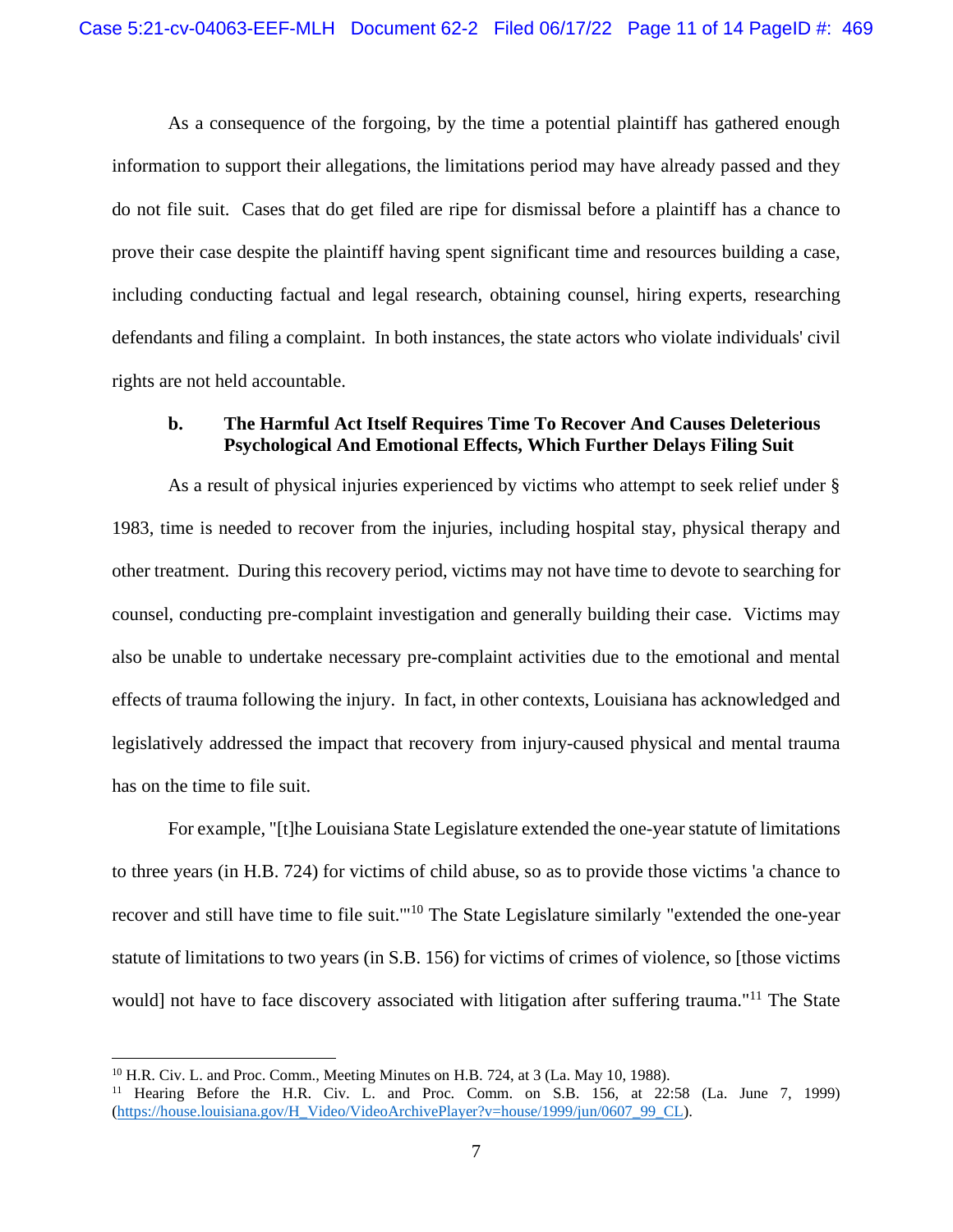Legislature also "extended the one-year statute of limitations to three years (in H.B. 556) for victims of sexual assault, so as to provide those victims with more time to cope with the trauma of their situation before having to decide whether to pursue civil litigation."<sup>[12](#page-11-0)</sup> Therefore, the Louisiana State Legislature has previously recognized the impact that the time needed for recovery has on the ability to timely file suit.

The time needed for victims of police misconduct, such as Mr. Monroe, to recover from the resulting trauma warrants at least the same level of recognition. Young Black men who report intrusive police contact display relatively higher levels of anxiety and trauma associated with those experiences, including symptoms of PTSD and emotional distress, subsequent to the contact.<sup>[13](#page-11-1)</sup> Empirical studies of the impact of negative interactions with police and other institutions perceived as legal in nature have also shown that these interactions lead Black individuals with lower incomes who have experienced them to avoid interaction with legal institutions altogether, including the civil justice system.<sup>[14](#page-11-2)</sup> Additionally, the same factors that lead any victim to delay reporting a crime may be particularly heightened in instances of police violence and seeking redress thereto because police violence is unique in nature. The uniqueness of police violence relative to other forms of violence may be identified using several factors distinct to police violence: police violence is state sanctioned; police are a pervasive presence; there exists limited options for recourse; police culture deters accountability; police violence alters deeply held beliefs;

<span id="page-11-0"></span><sup>&</sup>lt;sup>12</sup> Hearing Before the H.R. Civ. L. and Proc. Comm. on H.B. 556, at 41:54 (La. April 12, 2016) (https://house.louisiana.gov/H\_Video/VideoArchivePlayer?v=house/2016/apr/0412\_16\_CL); S. Judiciary A Comm., Meeting Minutes on H.B. 556, at 6 (La. May 17, 2016); Hearing Before the S. Judiciary A Comm. on H.B. 556, at 28:39, (La. May 17, 2016) (https://senate.la.gov/s\_video/videoarchive.asp?v=senate/2016/05/051716JUDA\_0).

<span id="page-11-1"></span><sup>13</sup> Amanda Geller, et. al, *Aggressive Policing and the Mental Health of Young Urban Men*, American Journal of Public Health 104, no. 12 at 2324 (Dec. 2014); *see also* Dylan B. Jackson et. al, *Police Stops Among At-Risk Youth: Repercussions for Mental Health*, Journal of Adolescent Health (Sep. 6, 2019) (Young people in urban settings who have been subjected to intrusive police stops (such as Mr. Monroe) are more likely to experience symptoms of PTSD and emotional distress following the stop).

<span id="page-11-2"></span><sup>14</sup> Sara Sternberg Greene, *Race Class, and Access to Civil Justice*, 101 Iowa L. Rev. 1263 (2015).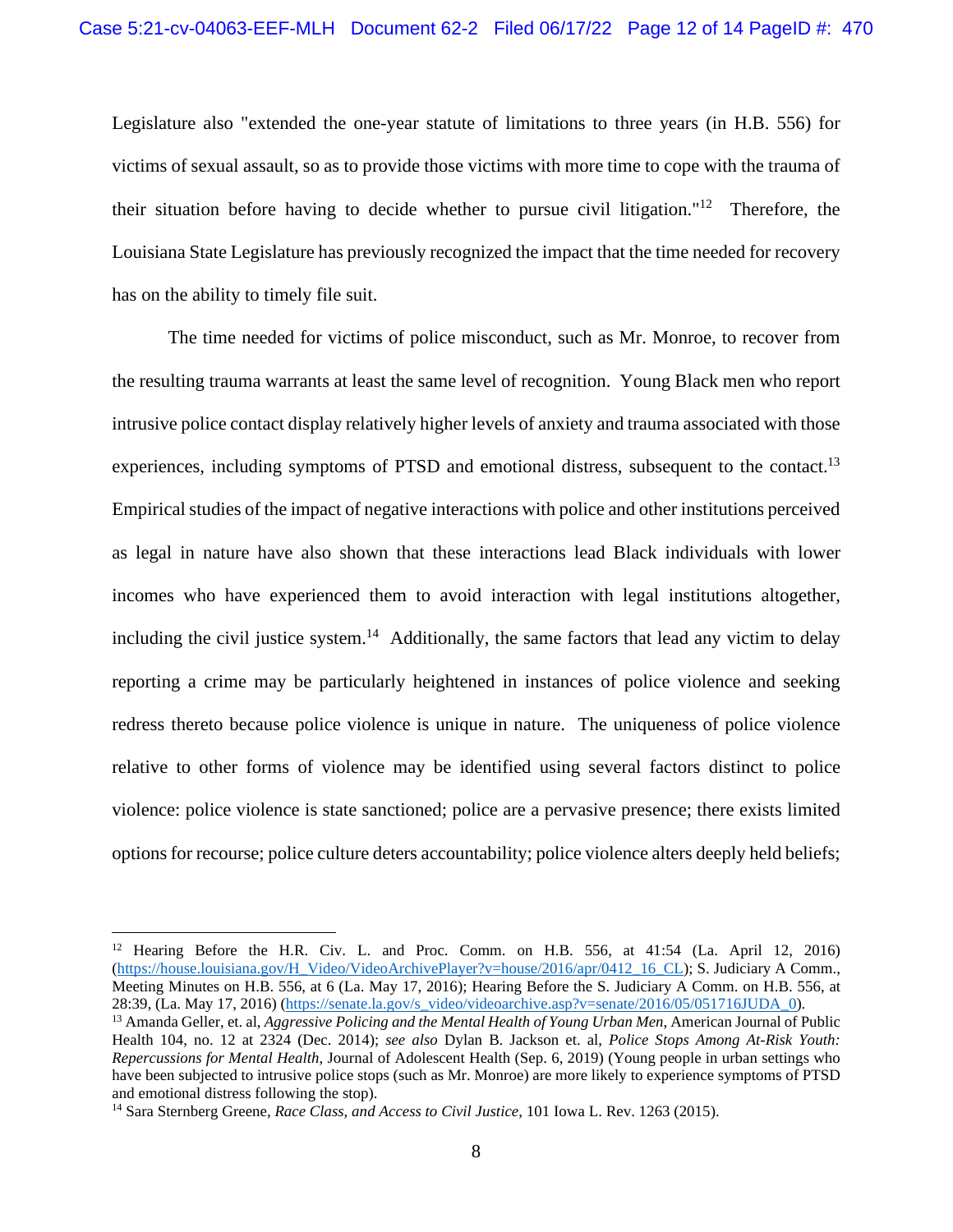racial and economic disparities among those who are and are not exposed to police violence; police violence has a stigmatizing effect; and police are typically armed.<sup>[15](#page-12-1)</sup> Simply put, Mr. Monroe and victims similarly situated are not ordinary victims of personal injury.

But as long as it is applied, Louisiana's one-year statute of limitations on § 1983 claims leads to an inconsistent and unfair result: while victims of crimes of violence have two years to file suit, and victims of sexual assault or child abuse have three years to file suit, a plaintiff who sues a state or local official under § 1983 for assault, sexual abuse or abuse of a minor only has one year to file suit. This result "flies in the face of Louisiana's decision to give victims of serious offenses extra time to complete criminal proceedings and recover from their trauma before beginning a civil suit."[16](#page-12-2)

#### <span id="page-12-0"></span>**IV. CONCLUSION**

The unique circumstances of victims of police violence requires this Court to hold that application of Louisiana's one-year statute of limitations to § 1983 cases is inconsistent with federal policy underlying § 1983 claims and, therefore, should not bar Mr. Monroe's § 1983 claims.

Dated: June 17, 2022

Respectfully submitted,

By: */s/ Brian S. Fraser* 

Brian S. Fraser (*pro hac vice*) Angad Singh Bhai (*pro hac vice*) Akerman LLP 1251 Avenue of the Americas, 37th Floor New York, NY 10020 (212)-880-3800 brian.fraser@akerman.com angad.bhai@akerman.com

<span id="page-12-1"></span><sup>15</sup> *See* Jordan DeVylder, et. al, *Impact of Police Violence on Mental Health: A Theoretical Framework*, American Journal of Public Health 110, no. 11 (Nov. 1, 2020).

<span id="page-12-2"></span><sup>16</sup> Dani Kritter, *The Overlooked Barrier to Section 1983 Claims: State Catch-All Statutes of Limitations*, Calif. L. Rev. Online (Mar. 2021) (https://www.californialawreview.org/the-overlooked-barrier-to-section-1983 claims-state-catch-all-statutes-of-limitations/).